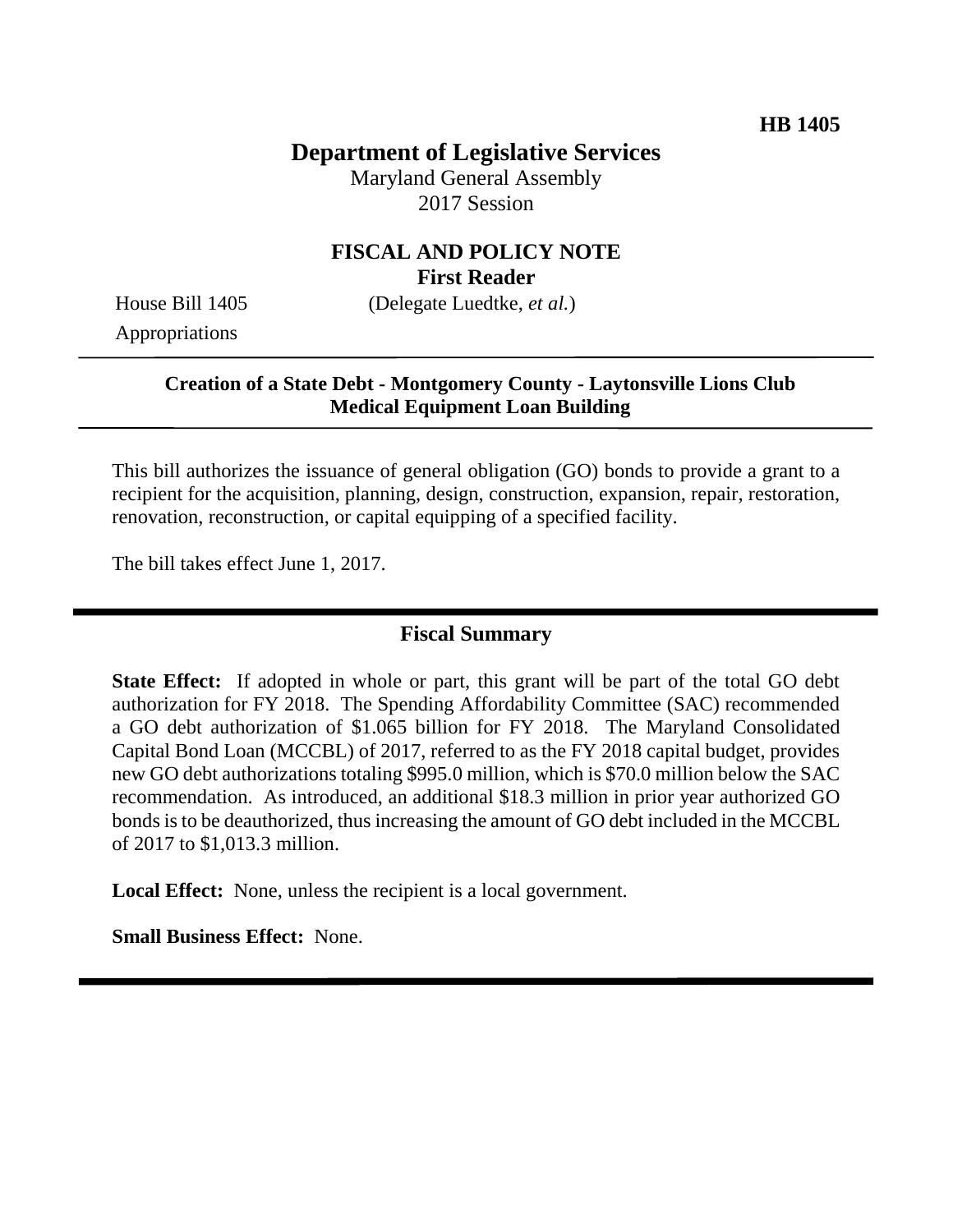### **Analysis**

### **Current Law/Background:**

*Bond Sales and Debt Service:* The State last sold bonds on March 8, 2017, which included \$675.0 million in new money bonds in support of the State's capital program. Of the \$675.0 million, \$575.0 million was issued as new tax-exempt bonds and \$100.0 million as new taxable bonds. The bonds were sold in separate series, with a combined true interest cost of 2.84%, with an average maturity of 10.6 years for the tax-exempt issuance and 2.04% over 5 years for the taxable issuance. The shorter maturities for the taxable issuance explains the lower true interest cost compared to the tax-exempt issuance. The actual annual debt service cost is determined by the coupon rate achieved at the time the bonds were issued, which ranged from 3.25% to 5.0% for an average coupon rate of 4.6%. Therefore, State debt service is estimated to cost \$69.9 million annually based on the average coupon rate.

GO bonds authorized in a given year are not all issued the year in which they are authorized. The State Treasurer's Office estimates that just over half of the GO bonds authorized in a year are typically issued within the first two fiscal years. The Capital Debt Affordability Committee assumes bonds authorized in a given year will be fully issued over five years; specific issuances are 31% in the first year, 25% in the second year, 20% in the third year, 15% in the fourth year, and 9% in the fifth year.

*Legislative Initiatives:* As introduced by the Governor, the MCCBL of 2017 does not include the customary earmark of \$15.0 million for legislative initiatives. However, because the General Assembly can both reduce and add to the capital budget, the budget committees may consider bond bill requests during the 2017 session and amend them into the MCCBL.

The bills listed below authorize the issuance of GO bonds to provide grants to various recipients for the acquisition, planning, design, construction, expansion, repair, restoration, renovation, reconstruction, and/or capital equipping of various facilities.

Most bills require either a "hard" or "soft" match, as noted. Where no match is required, the term "grant" is indicated. A "hard" match means the recipient provides a dollar-for-dollar match of the State funds and does not expend the matching funds until after the effective date of the authorizing act. A "soft" match is any other type of match. Soft matches include the use of the value of the real property as the match, in-kind contributions such as materials or construction services, or funds expended prior to the effective date of the bill. A match key is provided immediately below the list of projects.

The list is organized into two categories: statewide bond bills; and local bond bills. Within the local bond bill category, the projects are sorted first by the county in which the project is located and then alphabetically by project title. Most projects have both a House and a Senate bill.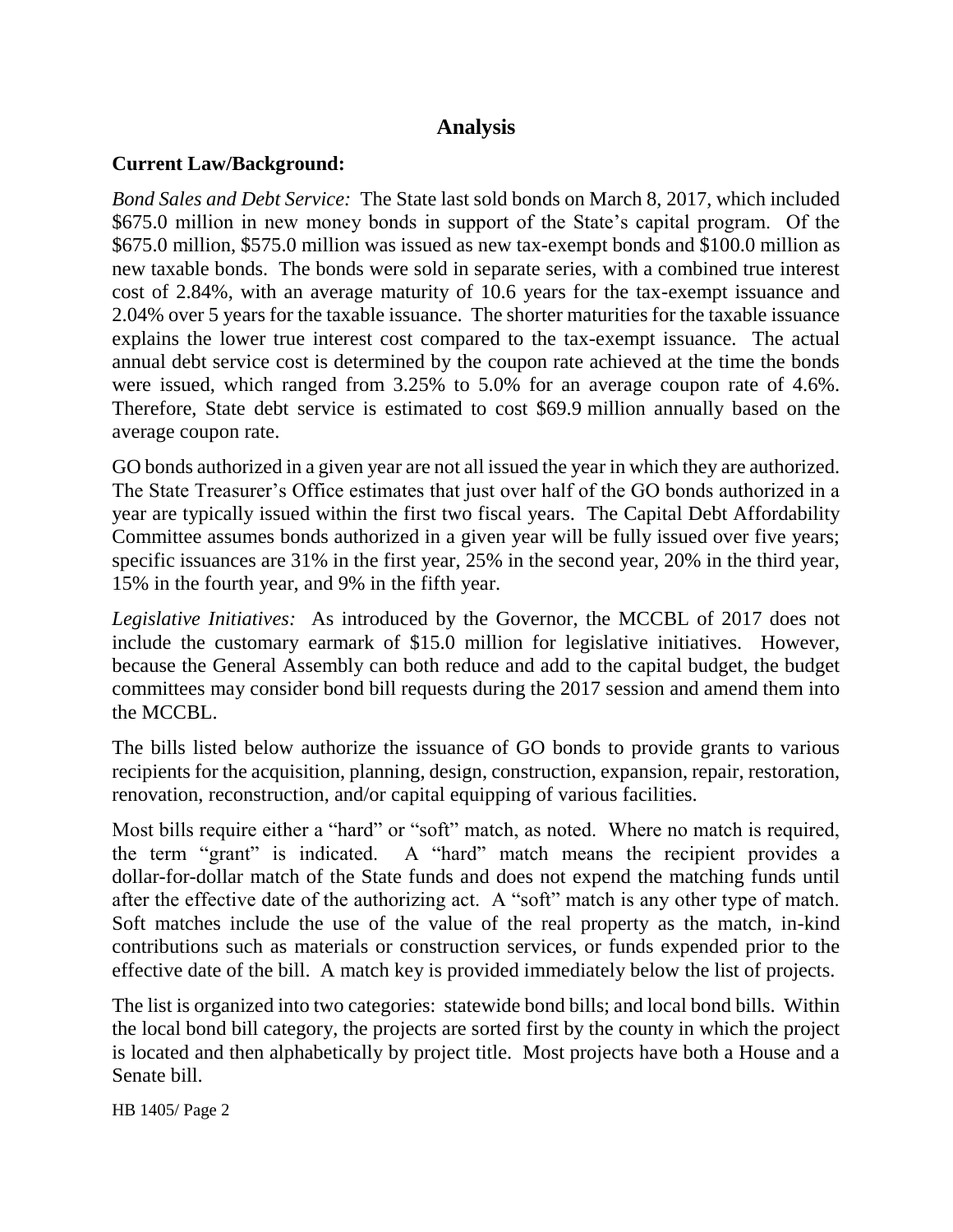## **2017 Session Bond Bills Introduced**

| $\bf{HB}$<br><b>Statewide</b> | <b>Sponsor</b>          | $\mathbf{S}\mathbf{B}$ | <b>Sponsor</b> | <b>Project</b>                                                            | <b>County</b> | <b>Request</b> | <b>Match</b> |
|-------------------------------|-------------------------|------------------------|----------------|---------------------------------------------------------------------------|---------------|----------------|--------------|
| 1646                          | Malone                  | 1078                   | Reilly         | <b>Lutheran Mission Society</b><br><b>Compassion Centers</b>              | Statewide     | 200,000        | Hard         |
|                               | <b>Local Bond Bills</b> |                        |                |                                                                           |               |                |              |
| 805                           | Delegation              | 662                    | Edwards        | <b>Coal Miner Memorial Statue</b>                                         | Allegany      | 75,000         | Hard         |
| 809                           | Delegation              | 638                    | Edwards        | <b>Cumberland YMCA Youth Center</b>                                       | Allegany      | 125,000        | Hard         |
| 1333                          | McMillan                |                        |                | Annapolis Masonic Lodge No. 89                                            | Anne Arundel  | 150,000        | Soft(U,2,3)  |
| 1298                          | McMillan                | 590                    | Astle          | Annapolis Shakespeare Company<br>Theatre                                  | Anne Arundel  | 272,000        | Soft(2,3)    |
| 1621                          | McMillan                | 749                    | Astle          | Arundel Lodge                                                             | Anne Arundel  | 60,000         | Soft(all)    |
| 570                           | Saab                    | 97                     | Reilly         | Arundel Volunteer Fire Department Anne Arundel<br><b>Community Center</b> |               | 400,000        | Soft(all)    |
| 778                           | <b>Busch</b>            |                        |                | <b>Bestgate Park</b>                                                      | Anne Arundel  | 100,000        | Grant        |
| 567                           | Saab                    | 115                    | Reilly         | Cape St. Claire Beach<br>Replenishment                                    | Anne Arundel  | 750,000        | Hard         |
|                               |                         | 1067                   | Astle          | Chesapeake Children's Museum                                              | Anne Arundel  | 200,000        | Soft(2)      |
| 486                           | <b>Busch</b>            | 1041                   | Astle          | Chesapeake Region Accessible<br><b>Boating Project</b>                    | Anne Arundel  | 75,000         | Soft(U,1,2)  |
| 787                           | Kipke                   | 63                     | Simonaire      | Downs Park Amphitheater                                                   | Anne Arundel  | 100,000        | Soft(all)    |
| 1312                          | Kipke                   | 507                    | Simonaire      | Hancock's Resolution Visitor Center Anne Arundel<br>and Barn              |               | 250,000        | Hard         |
| 985                           | <b>Busch</b>            | 1028                   | Astle          | Harambee House Community<br><b>Outreach Center</b>                        | Anne Arundel  | 54,000         | Soft(1)      |
| 1589                          | <b>Busch</b>            | 1181                   | Astle          | Historic Annapolis Museum                                                 | Anne Arundel  | 90,000         | Grant        |
| 734                           | <b>Busch</b>            |                        |                | Hot Sox Park                                                              | Anne Arundel  | 200,000        | Soft(3)      |
| 98                            | Simonaire               | 69                     | Simonaire      | Loopers Field Improvement Project                                         | Anne Arundel  | 50,000         | Soft(all)    |
| 1639                          | S. Howard               | 1128                   | Astle          | Mandrin Inpatient Care Center                                             | Anne Arundel  | 100,000        | Hard         |
| 733                           | <b>Busch</b>            |                        |                | Maryland Hall for the Creative Arts                                       | Anne Arundel  | 250,000        | Grant        |
| 637                           | Beidle                  | 1117                   | DeGrange       | Resiliency and Education Center at<br>Kuhn Hall-                          | Anne Arundel  | 1,000,000      | Soft(1,2)    |
| 1399                          | S. Howard               | 1118                   | Reilly         | Southern High School Athletic<br>Facilities                               | Anne Arundel  | 120,000        | Grant        |
| 38                            | Carey                   | 56                     | Simonaire      | Sun Valley Park Playground                                                | Anne Arundel  | 50,000         | Grant        |
| 553                           | Sophocleus              |                        |                | The Arc of the Central Chesapeake<br>Region                               | Anne Arundel  | 150,000        | Hard         |
| 1340                          | McMillan                | 785                    | Astle          | The Bernie House                                                          | Anne Arundel  | 150,000        | Hard         |
| 806                           | Kipke                   | 1046                   | Simonaire      | Tick Neck Park Athletic Fields                                            | Anne Arundel  | 250,000        | Hard         |
| 415                           | Malone                  | 95                     | Reilly         | <b>Woods Community Center</b>                                             | Anne Arundel  | 200,000        | Hard         |
| 634                           | Beidle                  | 514                    | Astle          | YWCA Domestic Violence and<br><b>Trafficking Shelters</b>                 | Anne Arundel  | 1,000,000      | Soft(1,3)    |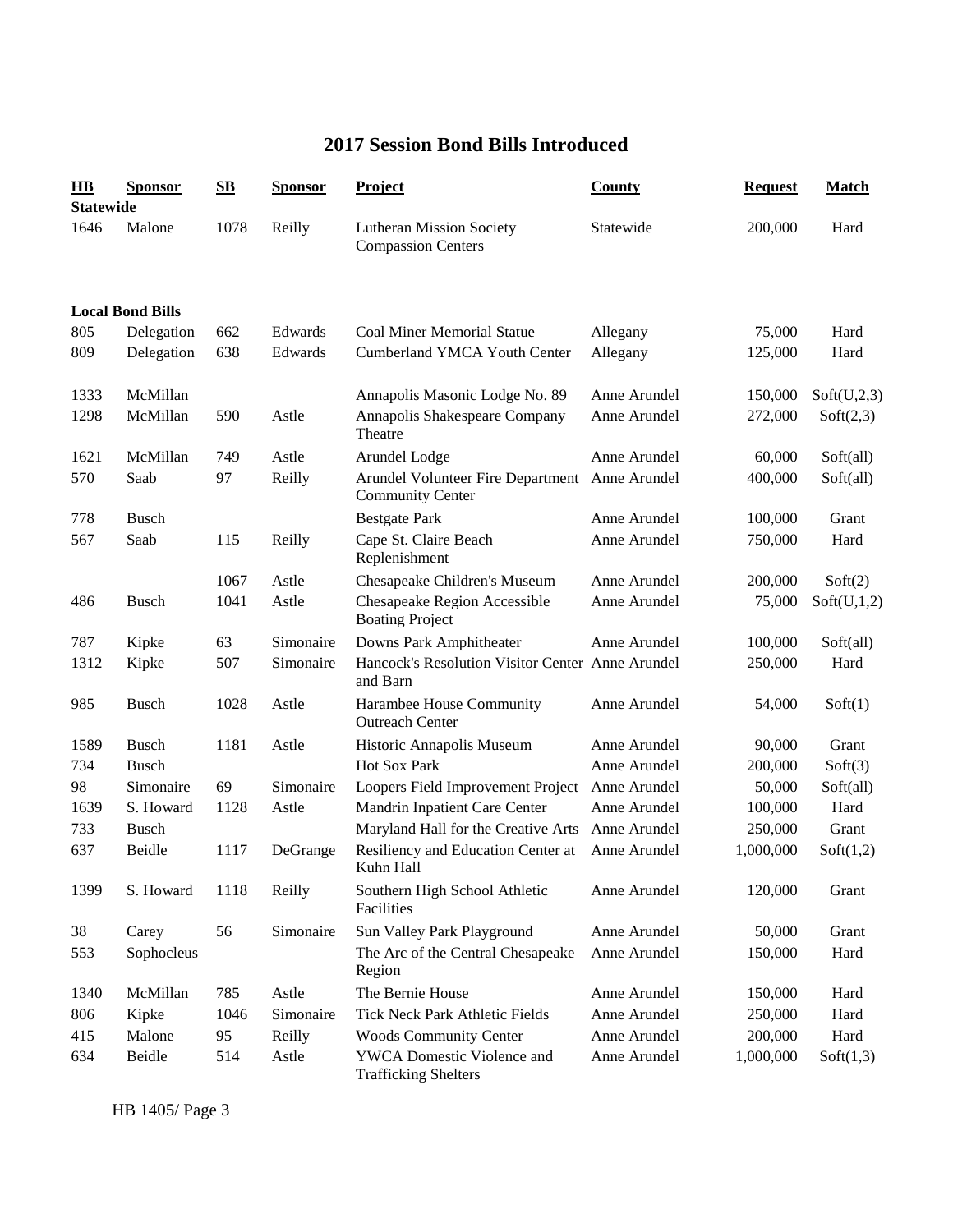| 549  | Hayes      | 733  | Robinson           | Arch Social Club Historic Site<br>Restoration                                     | <b>Baltimore City</b> | 250,000   | Soft(1,2)   |
|------|------------|------|--------------------|-----------------------------------------------------------------------------------|-----------------------|-----------|-------------|
| 1421 | Hayes      | 1182 | Robinson           | <b>Baltimore Museum of Art</b>                                                    | <b>Baltimore City</b> | 500,000   | Hard        |
| 1523 | Lierman    | 1070 | Ferguson           | Baltimore Regional Education and<br><b>Training Center</b>                        | <b>Baltimore City</b> | 1,000,000 | Soft(all)   |
| 1091 | Lierman    | 859  | Ferguson           | Baybrook Park Athletic Field                                                      | <b>Baltimore City</b> | 250,000   | Soft(3)     |
| 1637 | Haynes     |      |                    | <b>Bon Secours Youth Development</b><br>Center                                    | <b>Baltimore City</b> | 800,000   | Soft(all)   |
|      |            | 410  | Robinson           | Carmel Community Reaching Out<br>Center                                           | <b>Baltimore City</b> | 925,000   | Hard        |
| 1581 | Hayes      | 1112 | Robinson           | Center Stage                                                                      | <b>Baltimore City</b> | 200,000   | Soft(3)     |
| 731  | Haynes     | 502  | Nathan-<br>Pulliam | Community Empowerment and<br><b>Wellness Center</b>                               | <b>Baltimore City</b> | 500,000   | Soft(1,2)   |
| 1116 | Clippinger | 767  | Ferguson           | <b>Creative Alliance</b>                                                          | <b>Baltimore City</b> | 600,000   | Soft(all)   |
| 1131 | Ali        |      |                    | Cylburn Arboretum Carriage House<br>and Nature Museum                             | <b>Baltimore City</b> | 500,000   | Soft(U,all) |
| 575  | McCray     | 589  | McFadden           | Darley Park Community Park                                                        | <b>Baltimore City</b> | 50,000    | Hard(U)     |
| 1164 | Conaway    |      |                    | Downtown Cultural Art Center                                                      | <b>Baltimore City</b> | 280,000   | Soft(U,2)   |
| 1228 | Mosby      |      |                    | <b>EMAGE Center</b>                                                               | <b>Baltimore City</b> | 250,000   | Soft(3)     |
| 745  | Hayes      | 489  | Robinson           | Garrett-Jacobs Mansion                                                            | <b>Baltimore City</b> | 200,000   | Soft(3)     |
| 1137 | Ali        | 1159 | Oaks               | Get Involved Community Center                                                     | <b>Baltimore City</b> | 350,000   | Soft(U,all) |
| 1656 | Hayes      | 241  | Robinson           | Hampden Family Center                                                             | <b>Baltimore City</b> | 250,000   | Soft(3)     |
| 1495 | Glenn      | 123  | McFadden           | Harford House                                                                     | <b>Baltimore City</b> | 150,000   | Soft(U,2)   |
| 1316 | McCray     | 75   | McFadden           | Harford Road Assisted Living and<br>Medical Adult Day Care Center                 | <b>Baltimore City</b> | 250,000   | Soft(3)     |
| 1640 | Glenn      | 122  | McFadden           | <b>Historic Diamond Press Building</b>                                            | <b>Baltimore City</b> | 300,000   | Grant       |
|      |            | 71   | McFadden           | Hoen Lithograph Building<br>Renovation                                            | <b>Baltimore City</b> | 200,000   | Soft(1)     |
| 1611 | Haynes     | 1113 | Nathan-<br>Pulliam | Hopework CDC Youth and Family<br>Service Center                                   | <b>Baltimore City</b> | 150,000   | Soft(U,all) |
| 1303 | R. Lewis   | 686  | Ferguson           | House of Freedom Commercial<br>Kitchen Renovation                                 | <b>Baltimore City</b> | 1,400,000 | Hard        |
|      | Conaway    | 413  | Robinson           | <b>Intentional Community Building</b><br><b>Collective Co-Housing Development</b> | <b>Baltimore City</b> | 140,000   | Grant       |
| 719  | Conaway    | 411  | Robinson           | Le Mondo                                                                          | <b>Baltimore City</b> | 200,000   | Soft(1,2)   |
| 101  | McIntosh   | 575  | Conway             | Manna House                                                                       | <b>Baltimore City</b> | 50,000    | Hard        |
| 1232 | Mosby      | 613  | Robinson           | Maryland Art Place                                                                | <b>Baltimore City</b> | 100,000   | Soft(U,2,3) |
| 1658 | P. Young   | 1183 | Smith              | Maryland Center for Veterans<br><b>Education and Training</b>                     | <b>Baltimore City</b> | 300,000   | Grant       |
| 1304 | R. Lewis   | 685  | Ferguson           | Meals on Wheels Kitchen<br>Improvements                                           | <b>Baltimore City</b> | 275,000   | Hard        |
| 1644 | Jones      | 1076 | McFadden           | Most Worshipful Prince Hall Grand Baltimore City<br>Lodge                         |                       | 300,000   | Soft(2,3)   |
| 1544 | Haynes     | 1062 | Nathan-<br>Pulliam | My Brother's Keeper                                                               | <b>Baltimore City</b> | 280,000   | Soft(U,2)   |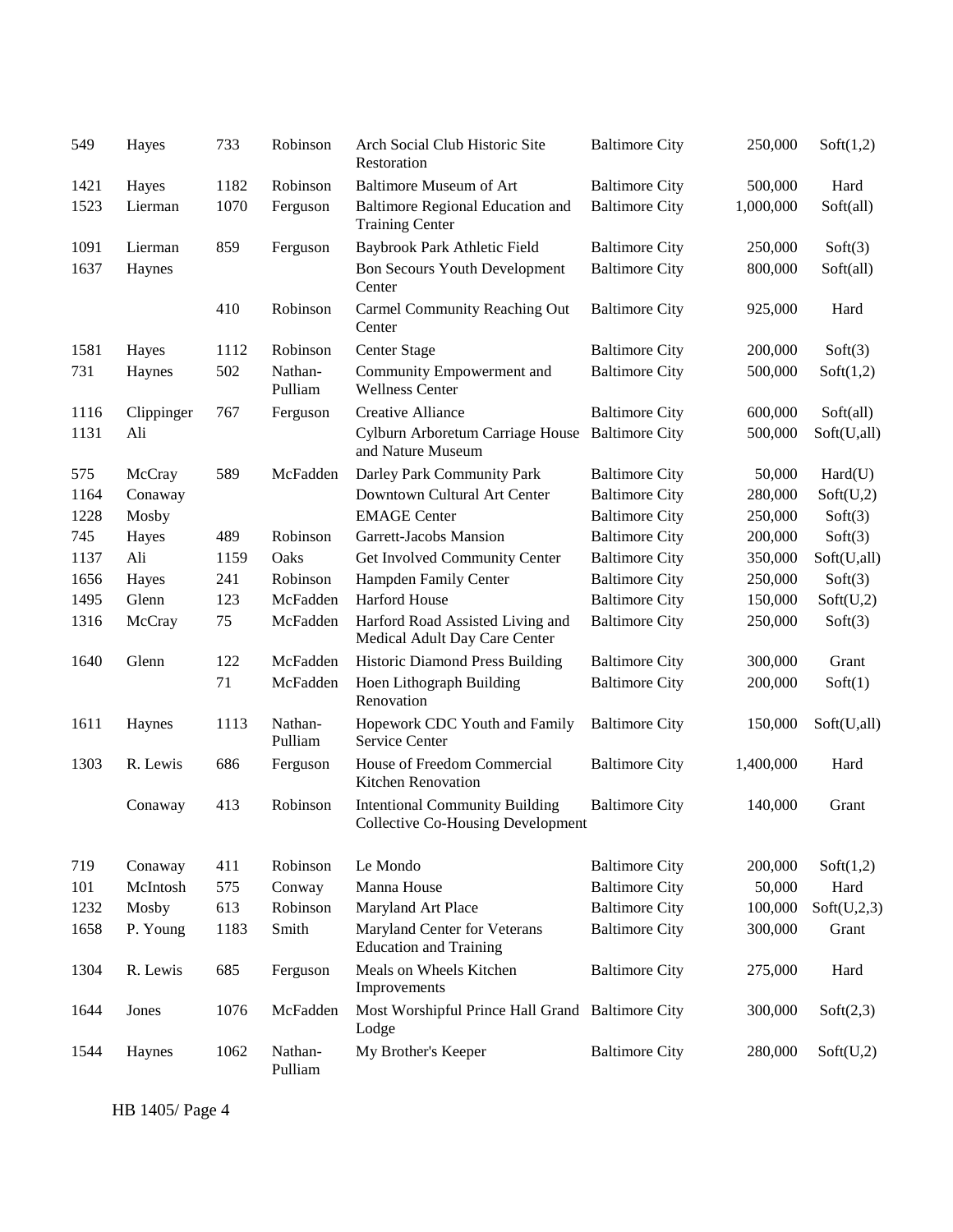|      | Glenn           | 695  | McFadden           | National Great Blacks in Wax<br>Museum                                                             | <b>Baltimore City</b> | 800,000   | Soft(all) |
|------|-----------------|------|--------------------|----------------------------------------------------------------------------------------------------|-----------------------|-----------|-----------|
|      |                 | 412  | Robinson           | Parks and People Campus at<br>Mondawmin                                                            | <b>Baltimore City</b> | 150,000   | Soft(all) |
| 1612 | Haynes          |      |                    | Payne Memorial Outreach<br><b>Community Youth Center</b>                                           | <b>Baltimore City</b> | 125,000   | Soft(1,2) |
| 1088 | Lierman         | 1045 | Ferguson           | Port Discovery Children's Museum                                                                   | <b>Baltimore City</b> | 500,000   | Grant     |
| 1139 | Ali             | 1160 | Oaks               | Progressive Education Center<br>Playground                                                         | <b>Baltimore City</b> | 150,000   | Soft(U,3) |
|      | Clippinger      | 860  | Ferguson           | Rash Field Improvement Project                                                                     | <b>Baltimore City</b> | 2,000,000 | Soft(all) |
| 1098 | Clippinger      |      |                    | Rash Field Park                                                                                    | <b>Baltimore City</b> | 1,000,000 | Hard      |
| 1596 | <b>Branch</b>   | 121  | McFadden           | Roberta's House                                                                                    | <b>Baltimore City</b> | 250,000   | Grant     |
| 1591 | Hayes           | 1151 | Robinson           | <b>Sellers Mansion</b>                                                                             | <b>Baltimore City</b> | 500,000   | Soft(1,2) |
| 1129 | Haynes          | 1029 | Nathan-<br>Pulliam | Shake and Bake Family Fun Center                                                                   | <b>Baltimore City</b> | 350,000   | Soft(U,2) |
|      |                 | 242  | Robinson           | St. Francis Neighborhood Center                                                                    | <b>Baltimore City</b> | 500,000   | Soft(all) |
| 1153 | Hayes           | 414  | Robinson           | The Central West Gateway                                                                           | <b>Baltimore City</b> | 255,000   | Soft(2,3) |
|      |                 | 1074 | Nathan-<br>Pulliam | The SEED School of Maryland                                                                        | <b>Baltimore City</b> | 1,200,000 | Hard(U)   |
|      |                 | 547  | Conway             | Woodbourne Center Vocational<br>Program                                                            | <b>Baltimore City</b> | 375,000   | Hard(U)   |
|      |                 | 1051 | Jennings           | Camp Puh'tok                                                                                       | Baltimore             | 500,000   | Soft(2)   |
| 798  | Ebersole        | 596  | Kasemeyer          | Community College of Baltimore<br><b>County Catonsville Campus</b><br><b>Artificial Turf Field</b> | <b>Baltimore</b>      | 250,000   | Hard      |
| 1527 | <b>Bromwell</b> | 1093 | Klausmeier         | Double Rock Park                                                                                   | Baltimore             | 250,000   | Hard      |
| 829  | Hettleman       | 741  | Zirkin             | Jewish Teen Advancement Program Baltimore<br>House                                                 |                       | 100,000   | Soft(1)   |
| 884  | Jones           | 565  | Kelley             | <b>Liberty Community Development</b><br>Youth Center                                               | <b>Baltimore</b>      | 500,000   | Soft(2)   |
| 1628 | P. Young        |      |                    | Maryland Council for Special<br>Equestrians                                                        | <b>Baltimore</b>      | 120,000   | Hard(U)   |
| 1034 | Sydnor          | 637  | Nathan-<br>Pulliam | Morning Star Family Life Center                                                                    | Baltimore             | 400,000   | Soft(all) |
| 818  | Jones           | 673  | Kelley             | National Center on Institutions and<br>Alternatives Expansion                                      | Baltimore             | 250,000   | Hard      |
| 890  | Stein           |      | Zirkin             | Ner Israel Rabbinical College                                                                      | <b>Baltimore</b>      | 188,000   | Hard      |
| 904  | Miele           | 634  | Klausmeier         | Perry Hall High School Stadium<br><b>Turf Project</b>                                              | <b>Baltimore</b>      | 250,000   | Hard      |
| 1097 | Szeliga         | 1008 | Jennings           | Phoenix Wildlife Center                                                                            | Baltimore             | 100,000   | Hard      |
| 638  | Metzgar         | 191  | Salling            | Project Genesis: New Beginnings,<br>Inc. Community Center                                          | <b>Baltimore</b>      | 200,000   | Soft(3)   |
| 816  | Jones           | 672  | Kelley             | St. Luke's United Methodist Church Baltimore<br>Fellowship Hall                                    |                       | 200,000   | Grant     |
| 794  | West            | 419  | <b>Brochin</b>     | Stella Maris Transitional Care<br>Center                                                           | Baltimore             | 375,000   | Hard      |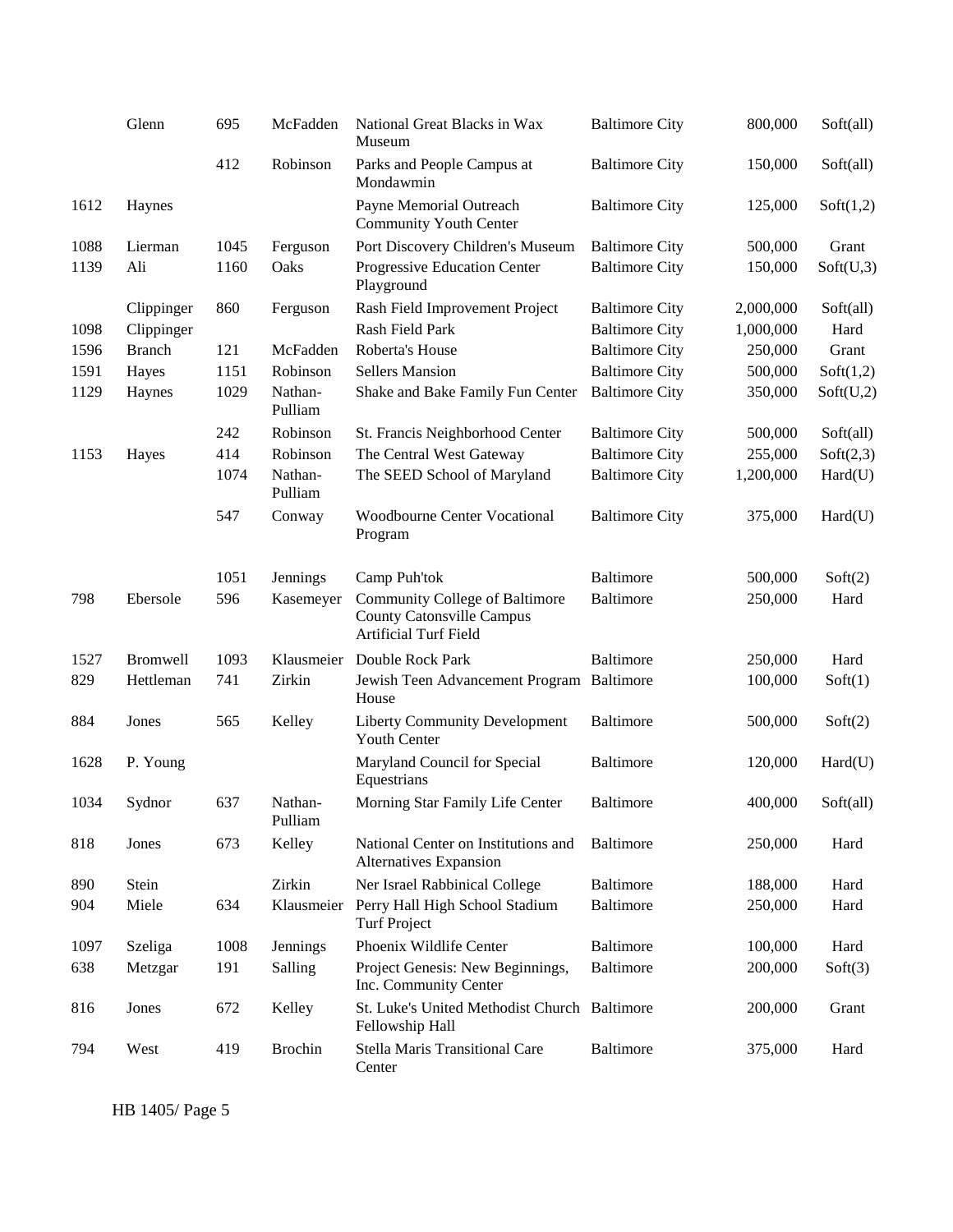| 1040<br>301 | Lafferty<br>Miele | 977<br>482 | <b>Brochin</b><br>Klausmeier   | Towson High School Stadium<br>White Marsh Volunteer Fire<br>Company | <b>Baltimore</b><br><b>Baltimore</b> | 30,000<br>350,000 | Hard<br>Hard |
|-------------|-------------------|------------|--------------------------------|---------------------------------------------------------------------|--------------------------------------|-------------------|--------------|
|             |                   | 179        | Peters                         | End Hunger In Calvert County<br>Warehouse                           | Calvert                              | 50,000            | Soft(all)    |
| 314         | Ghrist            | 388        | Caroline<br>County<br>Senators | <b>Benedictine School</b>                                           | Caroline                             | 300,000           | Hard         |
| 1005        | Delegation        | 840        | Carroll<br>County<br>Senators  | Boys and Girls Club of Westminster Carroll                          |                                      | 150,000           | Soft(1)      |
| 986         | Afzali            | 828        | Hough                          | Mt. Airy Caboose and Visitor Center Carroll<br>Pavilion             |                                      | 12,000            | Hard         |
| 479         | Delegation        | 606        | Carroll<br>County<br>Senators  | Union Mills Homestead Restoration Carroll                           |                                      | 250,000           | Hard         |
| 1653        | Ghrist            | 1167       | Cecil<br>County<br>Senators    | Elkton Sportsplex Campus and<br>Performing-Visual Arts Center       | Cecil                                | 200,000           | Hard         |
| 977         | Delegation        | 708        | Cecil<br>County<br>Senators    | Fair Hill Race Course                                               | Cecil                                | 250,000           | Hard         |
| 709         | Delegation        | 612        | Miller                         | Farming 4 Hunger Community<br><b>Agricultural Facility</b>          | Charles                              | 75,000            | Soft(2,3)    |
|             |                   | 300        | Middleton                      | Maryland Veterans Memorial<br>Museum Land Acquisition               | Charles                              | 200,000           | Soft(all)    |
|             |                   | 617        | Middleton                      | Old Pomonkey High School                                            | Charles                              | 250,000           | Soft(1,2)    |
| 720         | Delegation        |            |                                | Southern Maryland Carousel                                          | Charles                              | 180,000           | Soft(1)      |
|             |                   | 100        | Miller                         | Southern Maryland Studies Center                                    | Charles                              | 500,000           | Grant        |
| 1092        | Sample-<br>Hughes | 821        | Eckardt                        | Chesapeake Grove Senior Housing<br>and Intergenerational Center     | Dorchester                           | 225,000           | Soft(1)      |
| 475         | Delegation        | 187        | Hough                          | Helen Smith Studio                                                  | Frederick                            | 25,000            | Soft(1,2)    |
| 158         | K. Young          | 208        | Young                          | Heritage Frederick Capital<br>Improvements                          | Frederick                            | 37,500            | Soft(3)      |
| 474         | Delegation        | 188        | Hough                          | Northwest Trek Conservation and<br><b>Education Center Phase 2</b>  | Frederick                            | 75,000            | Soft(2)      |
| 64          | Afzali            | 645        | Hough                          | Remsberg Park Multipurpose Youth Frederick<br><b>Sports Field</b>   |                                      | 125,000           | Soft(2)      |
| 1336        | Folden            | 1036       | Young                          | The Youth Ranch                                                     | Frederick                            | 150,000           | Grant        |
| 99          | Krimm             | 199        | Young                          | YMCA of Frederick County                                            | Frederick                            | 150,000           | Soft(all)    |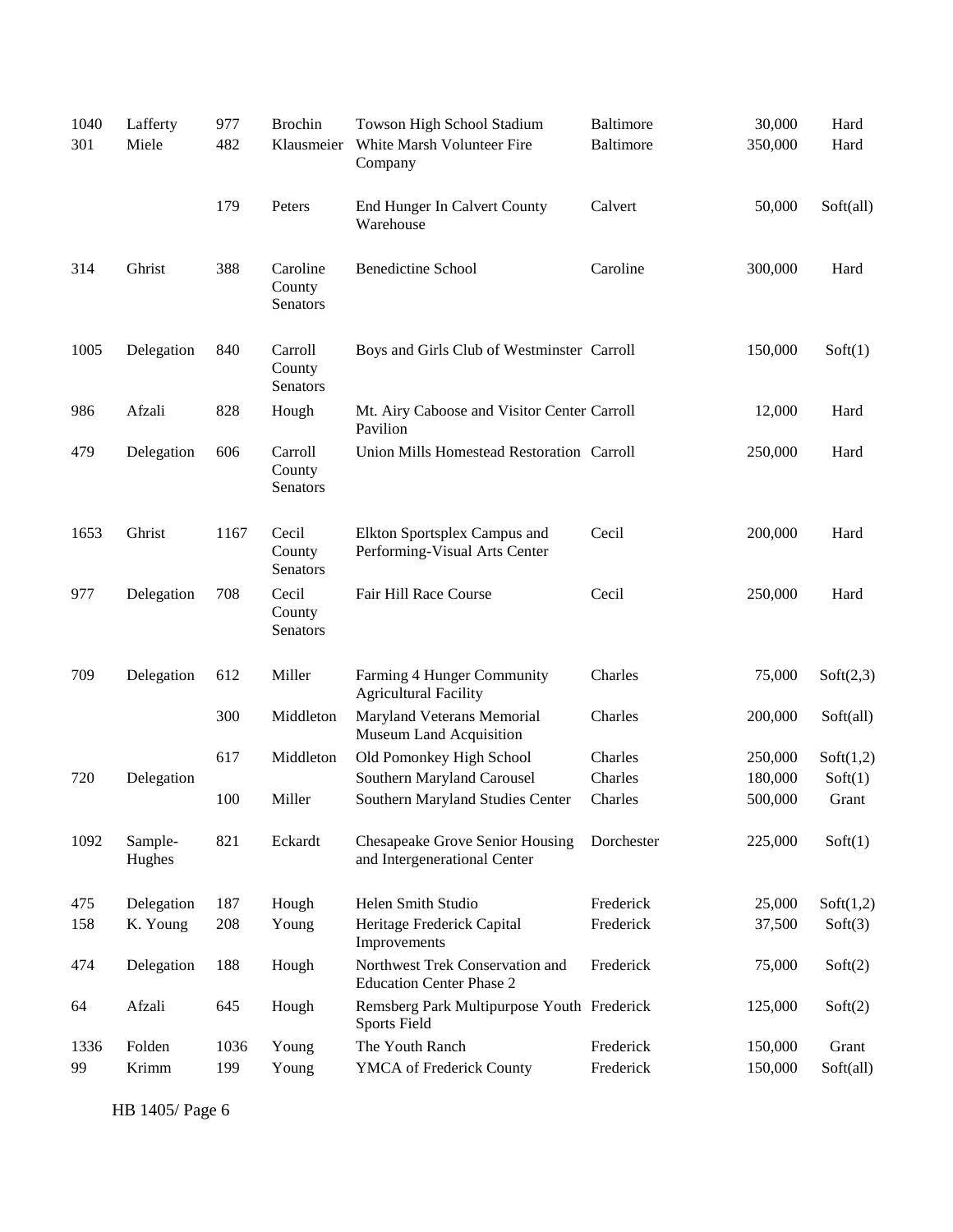| 1542 | Beitzel            | 1068 | Edwards                      | Believe in Tomorrow Children's<br>House at Deep Creek Lake           | Garrett    | 300,000 | Hard      |
|------|--------------------|------|------------------------------|----------------------------------------------------------------------|------------|---------|-----------|
| 1606 | Cassilly           |      |                              | Hosanna School Museum                                                | Harford    | 45,000  | Hard      |
|      |                    | 1179 | Cassilly                     | McComas School Museum                                                | Harford    | 25,000  | Soft(all) |
| 1607 | Cassilly           |      |                              | Miracle League of Harford County                                     | Harford    | 100,000 | Grant     |
| 1507 | Lisanti            |      |                              | National Center for Manufacturing<br>Sciences                        | Harford    | 300,000 | Grant     |
| 1453 | Lisanti            |      |                              | Skipjack Martha Lewis                                                | Harford    | 75,000  | Grant     |
| 1417 | Lisanti            |      |                              | The Epicenter at Edgewood                                            | Harford    | 50,000  | Grant     |
| 422  | Delegation         | 330  | Howard<br>County<br>Senators | <b>Carrollton Hall Restoration</b>                                   | Howard     | 500,000 | Hard      |
| 678  | Delegation         | 755  | Howard<br>County<br>Senators | Chrysalis Pavilion in Merriweather<br>Park at Symphony Woods         | Howard     | 250,000 | Soft(1,3) |
| 419  | Delegation         | 332  | Howard<br>County<br>Senators | Ellicott City Area Flood Mitigation Howard                           |            | 500,000 | Soft(3)   |
| 391  | Delegation         | 331  | Howard<br>County<br>Senators | Harriet Tubman Community Center Howard<br>and Museum                 |            | 500,000 | Soft(1)   |
| 423  | Delegation         | 333  | Howard<br>County<br>Senators | ManneqART Museum and Maryland Howard<br><b>Fashion Institute</b>     |            | 333,000 | Soft(all) |
| 421  | Delegation         | 339  | Howard<br>County<br>Senators | PHILLIPS School Commercial<br>Kitchen                                | Howard     | 175,000 | Soft(3)   |
| 1630 | Delegation         | 1170 | Howard<br>County<br>Senators | Tau Pi Mentoring Program                                             | Howard     | 25,000  | Soft(2)   |
| 407  | Delegation         | 329  | Howard<br>County<br>Senators | The Arc of Howard County HVAC<br><b>System Replacement</b>           | Howard     | 300,000 | Hard      |
| 478  | Jacobs             | 555  | Hershey                      | Camp Fairlee                                                         | Kent       | 200,000 | Soft(2)   |
| 1597 | Jacobs             | 551  | Hershey                      | Echo Hill Outdoor School                                             | Kent       | 310,000 | Soft(1)   |
| 1598 | Gutierrez          | 687  | Madaleno                     | A Wider Circle Community Service Montgomery<br>Center                |            | 250,000 | Soft(2,3) |
| 79   | Korman             | 567  | Lee                          | Bender Jewish Community Center of Montgomery<br>Greater Washington   |            | 100,000 | Hard      |
| 80   | Korman             | 610  | Lee                          | <b>Bethesda Graceful Growing</b><br><b>Together Community Center</b> | Montgomery | 200,000 | Soft(all) |
| 97   | Fraser-<br>Hidalgo | 149  | Feldman                      | <b>BlackRock Center for the Arts</b>                                 | Montgomery | 115,000 | Hard      |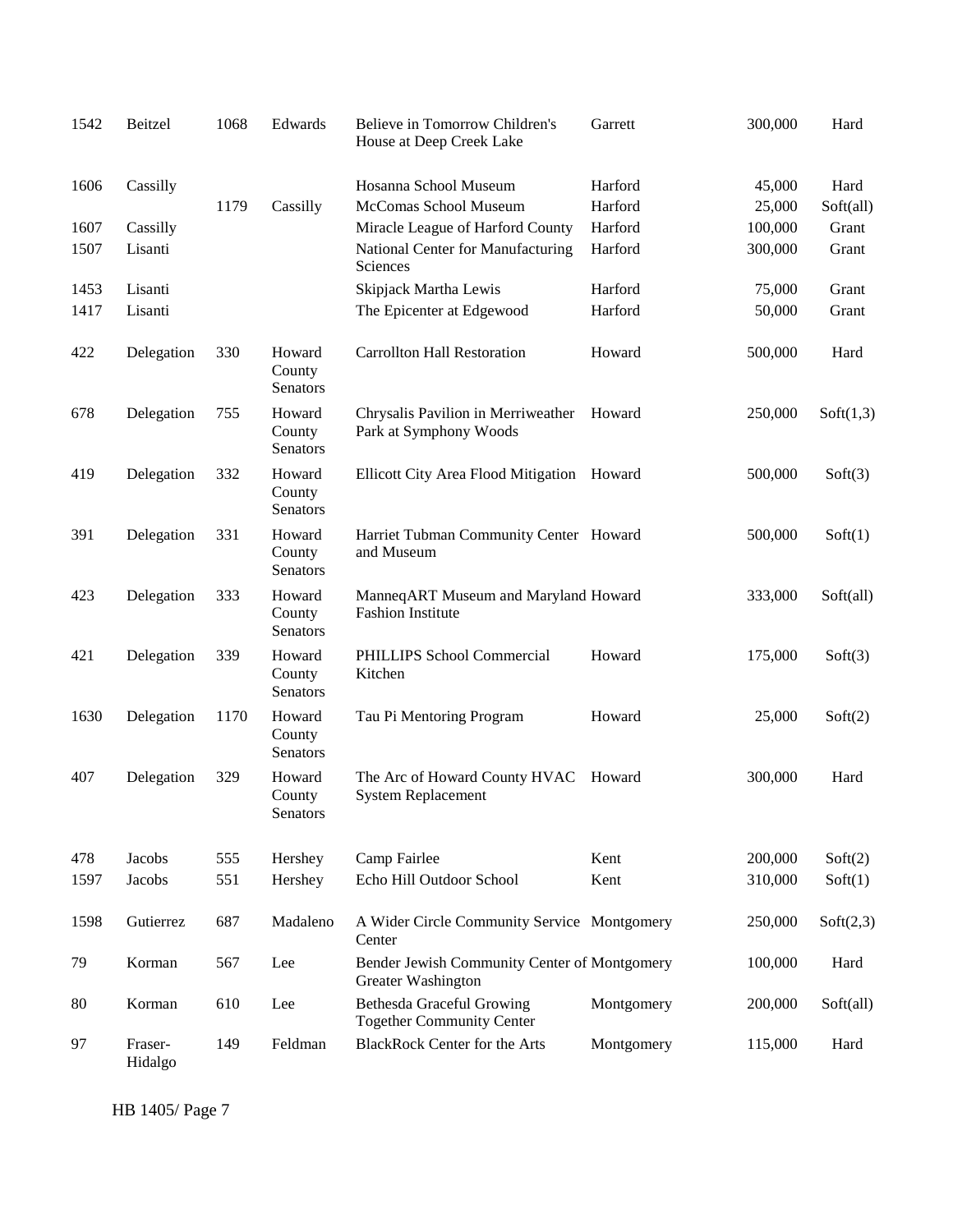| 86   | Fraser-<br>Hidalgo | 148  | Feldman                                       | Boyds Negro School                                                         | Montgomery | 16,000    | Soft(2)   |
|------|--------------------|------|-----------------------------------------------|----------------------------------------------------------------------------|------------|-----------|-----------|
| 1485 | Luedtke            | 464  | Zucker                                        | <b>Community Services for Autistic</b><br><b>Adults and Children</b>       | Montgomery | 95,000    | Hard      |
| 743  | Barve              | 648  | Kagan                                         | <b>Consumer Product Safety</b><br><b>Commission Site</b>                   | Montgomery | 200,000   | Hard      |
| 569  | Kaiser             | 455  | Zucker                                        | <b>Damascus Recreational Park</b>                                          | Montgomery | 100,000   | Soft(all) |
| 819  | Hixson             | 795  | Smith                                         | <b>Easter Seals Inter-Generational</b><br>Center                           | Montgomery | 150,000   | Hard      |
| 546  | Kaiser             | 454  | Zucker                                        | <b>Friends House</b>                                                       | Montgomery | 200,000   | Soft(3)   |
| 1546 | Hixson             | 1061 | Smith                                         | Gandhi Brigade Media Center                                                | Montgomery | 125,000   | Soft(2)   |
| 609  | Queen              | 451  | Zucker                                        | Good Hope Local Park                                                       | Montgomery | 125,000   | Soft(all) |
| 1616 | Gutierrez          | 653  | Madaleno                                      | Halpine Hamlet Community Center                                            | Montgomery | 175,000   | Soft(2)   |
| 901  | Frick              | 1044 | Lee                                           | Interfaith Watershed Restoration and Montgomery<br><b>Outreach Project</b> |            | 60,000    | Soft(2)   |
| 1115 | Hixson             | 808  | Smith                                         | Jewish Foundation for Group<br>Homes, Inc.                                 | Montgomery | 100,000   | Hard      |
| 1016 | Barve              | 646  | Kagan                                         | King Farm Farmstead Dairy Barns                                            | Montgomery | 200,000   | Hard      |
| 814  | Hixson             | 729  | Smith                                         | Korean Community Service Center<br><b>Branch Office</b>                    | Montgomery | 265,000   | Hard(U)   |
| 1405 | Luedtke            | 599  | Zucker                                        | Laytonsville Lions Club Medical<br><b>Equipment Loan Building</b>          | Montgomery | 5,000     | Hard      |
| 1627 | A. Miller          | 1120 | Feldman                                       | Madison Fields Therapeutic<br><b>Equestrian Center</b>                     | Montgomery | 125,000   | Soft(1,3) |
| 1003 | <b>Barkley</b>     | 709  | King                                          | <b>MdBioLab STEM Education</b><br>Equipment                                | Montgomery | 100,000   | Hard      |
| 825  | Kramer             | 351  | Manno                                         | Melvin J. Berman Hebrew Academy Montgomery                                 |            | 150,000   | Soft(all) |
| 1029 | Waldstreicher 688  |      | Madaleno                                      | Noyes Children's Library<br>Renovation                                     | Montgomery | 200,000   | Hard      |
| 883  | Kaiser             | 770  | Zucker                                        | Olney Boys and Girls Community<br>Park Expansion                           | Montgomery | 150,000   | Soft(1)   |
| 1106 | Hixson             | 791  | Smith                                         | Paint Branch Stream Valley Park<br>Trail                                   | Montgomery | 100,000   | Soft(2,3) |
| 69   | Cullison           | 350  | Manno                                         | Parkland Pool Renovation                                                   | Montgomery | 35,000    | Soft(all) |
| 1027 | A. Miller          | 894  | Feldman                                       | Poolesville Grape Crushing<br><b>Economic Development Facility</b>         | Montgomery | 1,000,000 | Soft(1)   |
| 156  | Dumais             | 150  | Feldman                                       | <b>Potomac Community Resources</b><br>Home                                 | Montgomery | 175,000   | Hard      |
| 558  | Robinson           | 381  | King                                          | <b>Stewartown Local Park</b>                                               | Montgomery | 200,000   | Soft(all) |
| 1089 | Hixson             | 724  | Smith                                         | Takoma Park Library                                                        | Montgomery | 150,000   | Hard      |
| 870  | Dumais             | 698  | Feldman                                       | The Quince Orchard Colored School Montgomery                               |            | 200,000   | Soft(3)   |
|      |                    | 689  | Madaleno                                      | The Writer's Center                                                        | Montgomery | 250,000   | Soft(2)   |
| 96   | Fraser-<br>Hidalgo | 126  | Feldman                                       | TLC's Katherine Thomas School                                              | Montgomery | 240,000   | Hard      |
| 1530 | Waldstreicher      |      | Torah School of Greater Washington Montgomery |                                                                            |            | 375,000   | Hard      |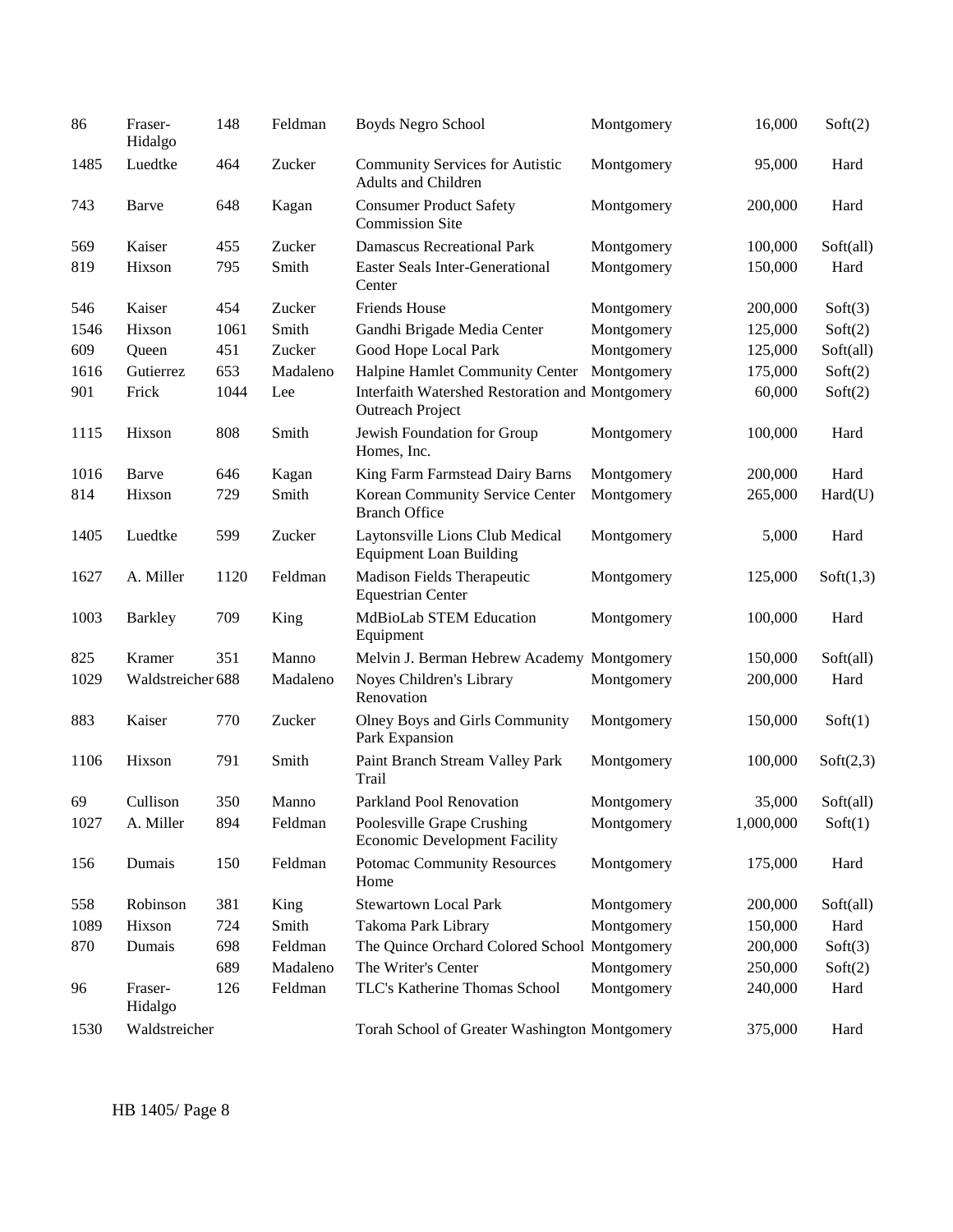| 542  | Gutierrez           | 608  | Madaleno | <b>Woodend Nature Sanctuary</b><br>Accessible Trail                  | Montgomery      | 300,000 | Hard(U)     |
|------|---------------------|------|----------|----------------------------------------------------------------------|-----------------|---------|-------------|
| 297  | Kelly               | 288  | Lee      | YMCA Bethesda-Chevy Chase                                            | Montgomery      | 750,000 | Soft(2,3)   |
| 732  | Cullison            | 504  | Manno    | Young Israel Shomrai Emunah<br>Social Hall                           | Montgomery      | 50,000  | Soft(all)   |
|      |                     | 1049 | Muse     | Accokeek First Church of God<br>Center of Excellence                 | Prince George's | 50,000  | Soft(1)     |
| 1100 | Vallario            | 765  | Peters   | Alpha House                                                          | Prince George's | 75,000  | Soft(1)     |
|      |                     | 1048 | Muse     | Camp Springs Elks Lodge No. 2332 Prince George's                     |                 | 25,000  | Soft(2)     |
| 1633 | J. Lewis            | 1162 | Benson   | Capitol Heights Municipal<br>Multiservice Center                     | Prince George's | 350,000 | Soft(all)   |
| 1004 | Valentino-<br>Smith | 761  | Peters   | Champ House                                                          | Prince George's | 50,000  | Grant       |
| 833  | <b>B.</b> Barnes    | 886  | Rosapepe | College Park Complete and Green<br><b>Streets</b>                    | Prince George's | 100,000 | Hard        |
|      |                     | 888  | Rosapepe | College Park Woods Hiker/Biker<br><b>Connector Trail</b>             | Prince George's | 300,000 | Hard        |
| 1086 | Holmes              | 762  | Peters   | Collington Station Safety and<br>Surveillance Systems                | Prince George's | 24,000  | Hard        |
| 1649 | Angel               | 1178 | Currie   | District Heights Veterans Park                                       | Prince George's | 170,000 | Soft(U,1,2) |
| 1025 | Frush               | 887  | Rosapepe | <b>Duvall Field Renovation</b>                                       | Prince George's | 150,000 | Hard        |
| 1545 | Valderrama          | 1071 | Muse     | Hard Bargain Farm Environmental<br>Center                            | Prince George's | 200,000 | Soft(1)     |
| 577  | C. Howard           |      |          | Highland Park Christian Academy                                      | Prince George's | 600,000 | Grant       |
| 1538 | Gaines              | 1072 | Pinsky   | Hyattsville Veteran's Memorial                                       | Prince George's | 30,000  | Soft(2,3)   |
| 1087 | Holmes              | 763  | Peters   | Marlton Swim and Recreation Club                                     | Prince George's | 50,000  | Soft(all)   |
| 1039 | Gaines              | 831  | Pinsky   | Maryland Milestones Heritage<br>Center                               | Prince George's | 50,000  | Soft(all)   |
| 1594 | Gaines              | 1110 | Pinsky   | Maryland Multicultural Youth<br>Centers                              | Prince George's | 75,000  | Soft(2)     |
|      |                     | 1111 | Muse     | My Sister's Keeper                                                   | Prince George's | 100,000 | Soft(1)     |
| 1026 | Tarlau              | 114  | Ramirez  | New Horizons Disability Job<br>Training and Recycling Center         | Prince George's | 200,000 | Soft(U,all) |
| 1099 | Holmes              | 764  | Peters   | Patuxent River 4-H Center Dennis<br>Cooper Cabin                     | Prince George's | 250,000 | Grant       |
| 1019 | Gaines              | 829  | Pinsky   | <b>Riverdale Park Station</b>                                        | Prince George's | 100,000 | Soft(all)   |
| 1540 | <b>B.</b> Barnes    |      |          | Riverdale Park Station Pedestrian<br>Improvements                    | Prince George's | 350,000 | Soft(all)   |
|      |                     | 1059 | Muse     | Southern Market Place                                                | Prince George's | 50,000  | Soft(2)     |
| 1588 | Fennell             | 1063 | Ramirez  | St. Ann's Center for Children, Youth Prince George's<br>and Families |                 | 50,000  | Hard        |
| 1032 | Valentino-<br>Smith | 901  | Peters   | St. Nicholas Catholic Church Parish Prince George's<br>Hall          |                 | 50,000  | Hard        |
|      |                     | 614  | Muse     | Susan D. Mona Center                                                 | Prince George's | 100,000 | Soft(1)     |
| 1593 | Gaines              | 1175 | Benson   | <b>Transit Oriented Development</b><br>Public Art Projects           | Prince George's | 280,000 | Grant       |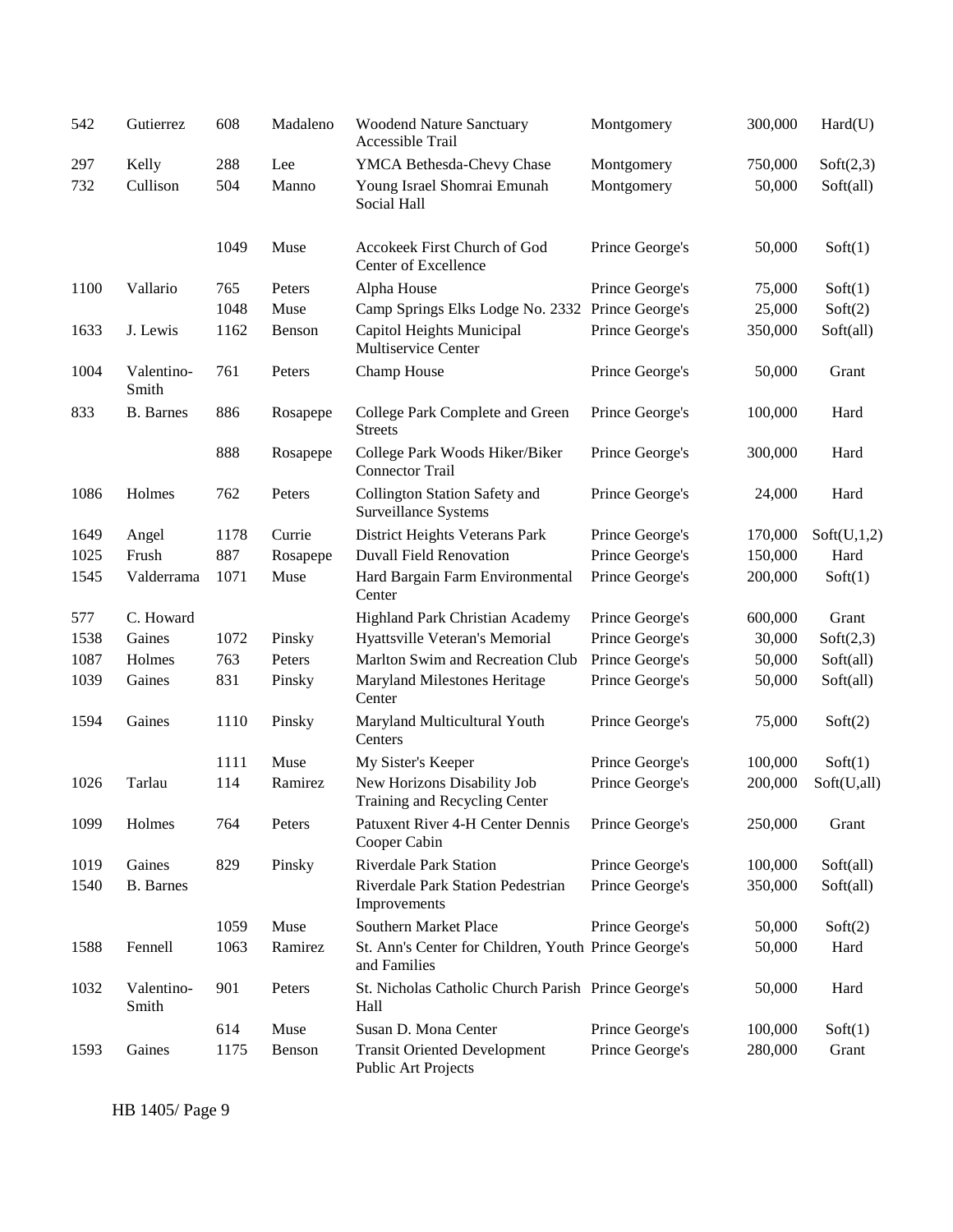| 1524 | Walker            |      |          | Tucker Road Ice Rink                                                              | Prince George's | 350,000   | Soft(1)   |
|------|-------------------|------|----------|-----------------------------------------------------------------------------------|-----------------|-----------|-----------|
| 1254 | Arentz            | 630  | Hershey  | <b>Compass Regional Hospice</b>                                                   | Queen Anne's    | 500,000   | Soft(2)   |
| 802  | Otto              | 863  | Mathias  | Teackle Mansion and the Sarah<br><b>Martin Done House</b>                         | Somerset        | 250,000   | Soft(all) |
|      |                   | 1176 | Waugh    | <b>Maryland Dove</b>                                                              | St. Mary's      | 500,000   | Grant     |
|      |                   | 1083 | Waugh    | St. Clement's Island North Pier                                                   | St. Mary's      | 100,000   | Grant     |
|      |                   | 1064 | Waugh    | St. Mary's Nursing Center                                                         | St. Mary's      | 250,000   | Soft(all) |
| 1085 | Mautz             | 955  | Eckardt  | <b>Channel Marker Regional Wellness</b><br>Center                                 | Talbot          | 150,000   | Soft(1,3) |
| 1090 | Mautz             | 822  | Eckardt  | St. Luke's Preschool                                                              | Talbot          | 19,000    | Soft(3)   |
| 1102 | Mautz             | 824  | Eckardt  | St. Michaels Family YMCA                                                          | Talbot          | 500,000   | Hard      |
| 1125 | Wivell            |      |          | Civil War Interpretive Center                                                     | Washington      | 250,000   | Hard      |
| 1078 | <b>B.</b> Wilson  | 838  | Serafini | Hagerstown Urban Improvement<br>Project                                           | Washington      | 200,000   | Hard      |
| 1620 | McKay             | 1140 | Edwards  | Hancock Community Pool                                                            | Washington      | 100,000   | Soft(all) |
| 1126 | Wivell            |      |          | Smithsburg Town Hall Tower                                                        | Washington      | 12,000    | Hard      |
| 711  | McKay             | 593  | Edwards  | Williamsport American Legion Post Washington<br>202 World War II Monument         |                 | 65,000    | Soft(1,2) |
| 672  | Sample-<br>Hughes | 920  | Mathias  | Lower Shore Clinic Day Program for Wicomico<br>Seniors with Disabilities Facility |                 | 300,000   | Hard(U)   |
| 804  | Carozza           | 843  | Mathias  | Believe in Tomorrow Cottage By the Worcester<br>Sea                               |                 | 350,000   | Hard      |
|      |                   | 1053 | Mathias  | Lower Eastern Shore Conservation<br>and Heritage Center                           | Worcester       | 100,000   | Soft(2)   |
| 801  | Carozza           | 991  | Mathias  | Ocean City Convention Center Phase Worcester<br>3                                 |                 | 1,335,000 | Hard(U)   |

**\$53,022,500**

Match Key:  $1 = Real Property$ 2 = In-kind Contributions 3 = Prior Expenditures  $4 =$ Unequal

# **Additional Information**

### **Prior Introductions:** None.